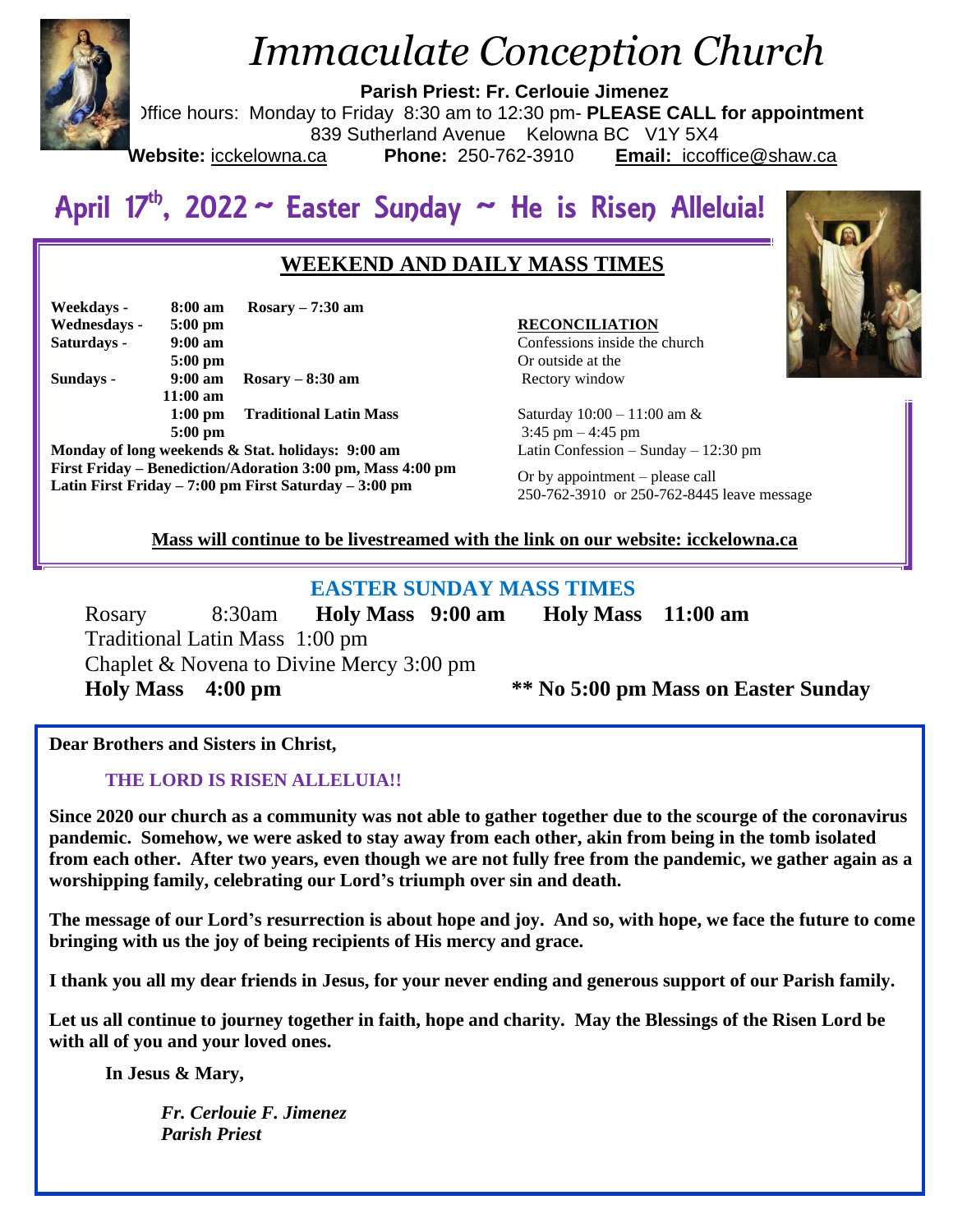| Parish & Religious Ed Offices                                      |  |  |  |
|--------------------------------------------------------------------|--|--|--|
| PLEASE CALL OR EMAIL to make an appointment                        |  |  |  |
| <b>Parish Office: Maureen Marks</b>                                |  |  |  |
| 250-762-3910 ext. 0 or $\operatorname{iccoffice}\nolimits@shaw.ca$ |  |  |  |
| <b>Religious Ed office</b>                                         |  |  |  |
| David Ziebart david@icckelowna.ca                                  |  |  |  |
| 250-762-3910 ext. 3                                                |  |  |  |
| Leanne Hopegood leanne@icckelowna.ca                               |  |  |  |
| 250-762-3910 ext. 4                                                |  |  |  |

## **SCAMMERS AGAIN!!**

An email is out asking to reply for a "confidential request from Fr. Cerlouie Jimenez". DO NOT REPLY!! Delete the email.

It is a scam. Let others know!

#### **Good Friday – Holy Land Collection**

On Good Friday there is a collection for the Holy Land. Please give. You may use your blue Holy Land envelope or if you wish to make a donation and would like a tax receipt next year (and you do not have parish envelopes) please ensure you have your contact information – name, address, phone number **PRINTED VERY CLEARLY** with your donation. Thank you!

\*\* **For special collections – please make your cheque payable to ICC** and put the "special collection destination" only in **the memo line of your chq**. Thank you.

Example:

l

Cheque payable to: Immaculate Conception Church Memo – Share Lent

#### **REMEMBER TO PRAY FOR THE ILL:**

Heidi Hurson, Dorota Nowack, Chinee Fajardo,Rosemarie Rosser, Luisito and Crispin Clemente, Nancy Brisson. Paul Meyer, Ginoefa Diakow, Rick Lock, Cathie Lock, Mertis Filiatrault, Sister Barbara, Candace Gilmore-Stephensen, Anne Engel, Aisley Ducharme, Tony Lunelli, Catherine Fortunat, Michael M, Trudy Szulkies, Cherie Lynn Walsh, Suzanne Crowe, Alicia L, Rosa Maria Santos, Arthur Cobham, Marcus Cresswell, Ray Pauluk, Aggie Turner, Desjardines families, Rachel Donegan, & Ernie Poitras.

\*\*If you have a loved one **that** you would like on the prayer list or if you know of someone who no longer needs to be on the list please contact Maureen at the Parish office – 762-3910 ext. 0, or email at iccoffice@shaw.ca

### **MASS INTENTIONS Repose – R. Intention – I.**

| Thurs. Apr. 14 HOLY THURSDAY -7:00 pm ONLY<br>Apr. 15 GOOD FRIDAY $-***$ NO 8 am Mass<br>Fri.<br><b>Stations of the Cross</b><br>$10:00 \text{ am}$ | 8:00 am R. Doris Marie McBean<br>Fri. Apr 22<br>4:00 pm $\,$ <b>R</b> . Fulvia Pasutto |  |
|-----------------------------------------------------------------------------------------------------------------------------------------------------|----------------------------------------------------------------------------------------|--|
| 3:00 pm Good Friday service                                                                                                                         | Sat. Apr 23 9:00 am I. Michelle Collins                                                |  |
| Sat. Apr 16 8:00 pm EASTER VIGIL*NO Morning Mass                                                                                                    | 4:00 pm I. St. Vincent de Paul families                                                |  |
| Sun. Apr 17 9:00 am EASTER SUNDAY MASS                                                                                                              |                                                                                        |  |
| 11:00 am EASTER SUNDAY MASS                                                                                                                         | Sunday Apr. 24<br>Intentions of Parishioners<br>9:00 am                                |  |
| <b>4:00 pm</b> Special Intention Easter Sunday Mass                                                                                                 | Divine Mercy Sunday<br>$11:00 \text{ am}$<br>Intentions of Parishioners                |  |
| Mon. Apr 18 9:00 am R. Lawrence Bruch                                                                                                               | $4:00 \text{ pm}$<br><b>I.</b> Breanne Sia                                             |  |
| 4:00 pm <b>I.</b> Rod Atwell                                                                                                                        |                                                                                        |  |
| Tues. Apr 19 8:00 am <b>R.</b> Bernadette Bell                                                                                                      | Mon. Apr 25 8:00 am <b>I.</b> Carlin Fuergutz                                          |  |
| 4:00 pm R. Cecil Kaller                                                                                                                             | Tues. Apr 26 8:00 am <b>I.</b> Zackery Plaxton                                         |  |
| Wed. Apr 20 8:00 am I. Stella Majic                                                                                                                 | Wed. Apr 27 8:00 am I. Alfred Geismayr                                                 |  |
| 4:00 pm I. Joey Marin-Rasmussen                                                                                                                     | 5:00 pm I. Eileen Collins                                                              |  |
| Thurs.Apr 21 8:00 am R. Theresa & Antonio O'Campo Diaz                                                                                              | Thurs.Apr $28$ 8:00 am <b>R</b> . Roland Birch                                         |  |
| 4:00 pm I. Ben & Mary Jean Sia                                                                                                                      | Fri. Apr 29 8:00 am <b>R</b> . Nicholas Witzke                                         |  |

**Give to the Ukrain**e – We have a list of items (on the tables in the entrance of the church) that are needed by our brothers and sisters in the Ukraine and bins in the entrance of the church you may leave the items. You may also give to Our Lady of Dormition, Ukrainian Catholic Church on Coronation Ave and Gordon - **250-860-7295**. Please contact the church for times you can drop off items to support those suffering from the war in the Ukraine. Continue to pray for peace in the world.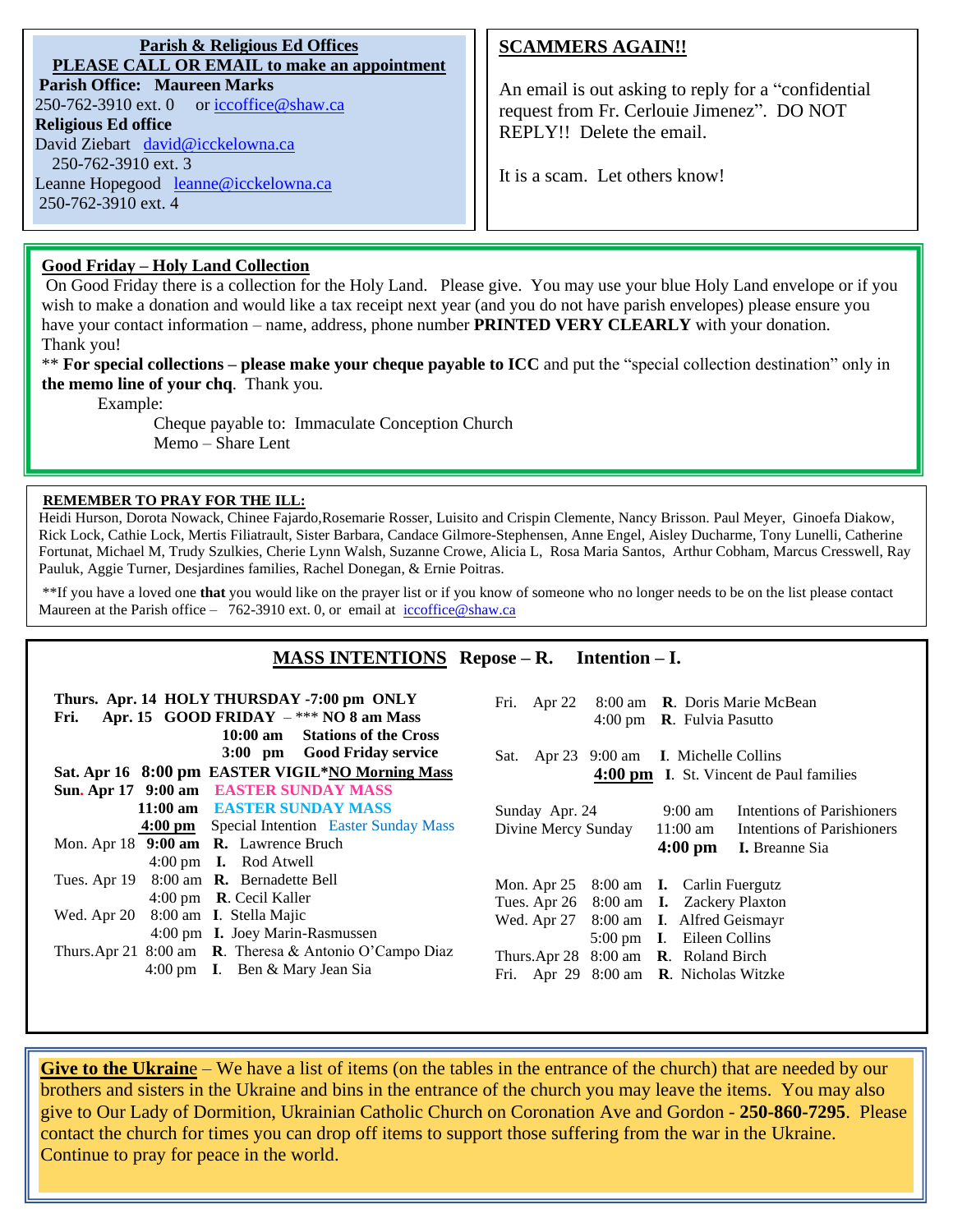#### **SCHEDULE FOR EASTER & DIVINE MERCY OF CHRIST**

#### **HOLY THURSDAY (April 14)**

Evening Mass of the Lord's Supper **7:00 pm** Procession of the Blessed Sacrament & Reposition (Please bring your own candle) **8:30– 10:00 pm** 

**GOOD FRIDAY (April 15)**

Holy Rosary **9:30 am** Stations of the Cross **10:00 am** Seven Last Words / Devotion to the Seven

Sorrows **12 NOON**

**Good Friday service of the Lord's Passion 3:00 pm** Procession of the Crucifix **4:30 pm**

(Please bring your own candles)

**HOLY SATURDAY (April 16)**

Rosary **9:30 am**

Sacrament of Confession **10:00 am – 11:00 am** Blessing of Easter Food **12 NOON** Chaplet & Novena to Divine Mercy **3:00 pm Easter Vigil 8:00 pm**

(Please bring your own candles)

**EASTER SUNDAY April 17**

Rosary 8:30am **Holy Mass 9:00 am & 11:00 am** Traditional Latin Mass 1:00 pm Chaplet & Novena to Divine Mercy 3:00 pm **Holy Mass 4:00 pm** 

**\*\* No 5:00 pm Mass on Easter Sunday**

#### **Divine Mercy Novena and Masses**

**April 15 –Novena Immediately Following the Service of the Lord's Passion (Service at 3:00 pm) April 16 Holy Saturday- 3pm Novena April 17 Easter Sunday- 3pm Adoration & Novena Mass at 4:00 pm \*\*No 5:30 Mass April 18 (Easter Monday)- 3pm Adoration, Novena & Mass Monday morning mass at 9:00 not 8:00 am April 19 (Tuesday)- 3pm Adoration, Novena & Mass April 20 (Wednesday)- 3pm Adoration, Novena & Mass April 21 (Thursday)- 3pm Adoration, Novena & Mass April 22 (Friday)- 3pm Adoration, Novena & Mass April 23 (Saturday)- 3pm Adoration, Novena, 4:00 – Mass \*\*NO 5:00 Mass**

**April 24 – Divine Mercy Sunday:**

**Exposition of the Blessed Sacrament 3:00 pm Adoration/Divine Mercy Prayers 4:00 pm Mass** 

**\*\*No 5 pm Mass on April 24th**



#### *St. Vincent de Paul*

 As we celebrate this great feast of Easter, we thank God for the depth of God's love for us. For by the death and resurrection of Jesus each one of us has been set free from the slavery of sin. Our faith brings hope to the poor, the sick, the lonely, and the sinner. Thank you for all you do to bring hope to those of us who are struggling right now.

If you can assist with keeping the accounts for the Immaculate Conception St. Vincent de Paul Society, please call Elaine McMurray at 250 899 8992 or email icc.ssvp@gmail.com to find out what is involved. Thank you for your generosity.



Thank you for your generosity to those in need!

To give financially – e-transfer at  $icc.syp@gmail.com$ , or through our National website: ssvp.ca click Donate and choose Immaculate Conception Church. Or drop in collection at ICC.

#### **KNIGHTS OF COLUMBUS EXEMPLIFICATION**

Since 1882, membership in the Knights of Columbus has been open to men 18 years of age or older who are "practical" (that is, practicing) Catholics in union with the Holy See.

The Father Pandosy Council 2558 (ICC) in Kelowna is proud to host its first post-pandemic session for the New Combined Exemplification of Charity, Unity, and Fraternity. The new ceremony advances you directly to the 3rd Degree in the Knights of Columbus.

The Exemplification will take place on Wednesday, April 20, 2022 starting at 7:00pm with the doors open at 6:30pm. Our new council chambers are located on 1169 Sutherland Ave in Kelowna, with ample parking in the back area.

For information on becoming a knight and the benefits of, please contact Ken Antao @ klantao@telus.net Join us today. Visit [https://www.kofc.org/secure/en/join/join-the-](https://www.kofc.org/secure/en/join/join-the-knights.html)

[knights.html](https://www.kofc.org/secure/en/join/join-the-knights.html) 

Vivat Jesus! Ken Antao Grand Knight Father Pandosy Council 2558 (ICC) - Kelowna



# **THANK YOU!**

A word of gratitude to Mr. August Beetlestone and his family from Beetlestone Stump Grinding & Tree Service for helping our Parish community in removing the two trees in front of the Church. Unfortunately because of the rotting and decaying stumps, we had to remove them because it was becoming dangerous to motorists and pedestrians thus becoming a liability for the church. In due course and time, the trees will be replaced. Thank you for your patience and consideration.